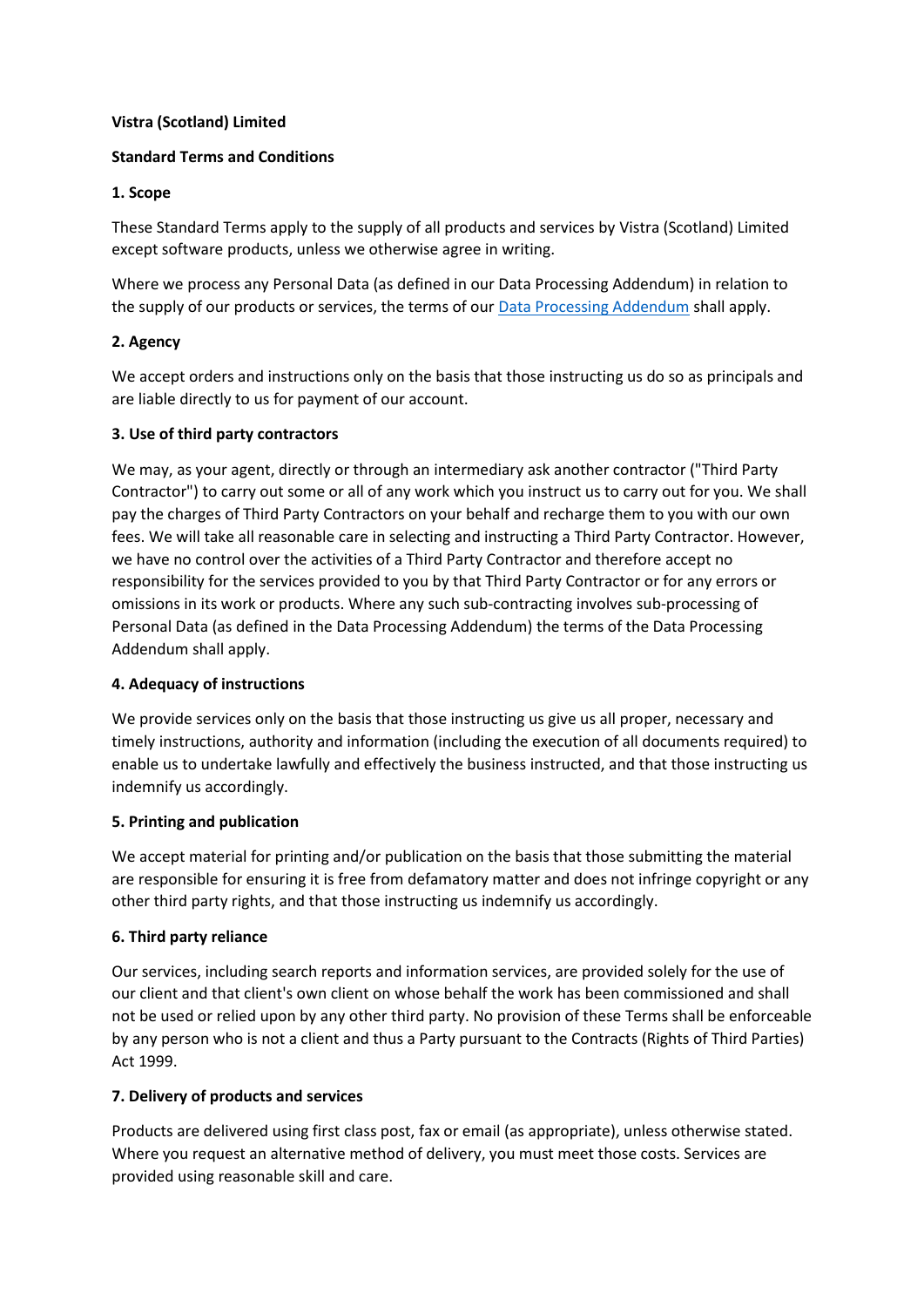The description and price of goods and services and delivery details will be provided in the confirmation of order and/or invoice despatched with the product or service.

# **8. Payment**

We may require cash payment before providing any goods or services. Where we have agreed credit terms for you our invoices are due for payment 30 days from their date. We reserve the right to charge for costs and expenses incurred in recovering late payments, and to charge interest at the rate then in force pursuant to the Late Payment of Commercial Debts (Interest) Act 1998 as at the due date.

# **9. Search and other reports**

We accept no responsibility for the accuracy of any part of any search or other reports where it is apparent that it is not derived from information in a public register, or for any inaccuracy, omission or other error in any public register upon which our search or report is based.

#### **10. Non completion of services**

Where you instruct us to undertake any service, you will be responsible for our costs in providing that service whether or not it proceeds to its conclusion.

#### **11. Consumers**

Our products and services are not intended for sale to or use by a consumer as defined under the Consumer Contracts (Information, Cancellation and Additional Charges) Regulations 2013. You undertake that you are not a consumer as so defined.

#### **12. Liability**

Except in respect of claims for death or personal injury resulting from negligence or as otherwise prohibited by law, our liability for loss or damage in contract, tort (including negligence or breach of statutory duty), misrepresentation, restitution or otherwise, arising in connection with the performance or contemplated performance of our services under these Terms and Conditions shall not exceed £5,000,000.

Save as precluded by law, we shall not be liable to you for any of the following: any indirect loss or damage; consequential loss or damage; costs, expenses or other claims for consequential compensation whatsoever (howsoever caused); loss of profit; loss of business; depletion of goodwill; which arise out of or in connection with our services or these Terms and Conditions.

# **13. Data protection**

Each party acknowledges that it may be a Data Controller and a Data Processor in respect of the same Personal Data, depending on the purposes for which it is processed. The Data Processing [Addendum](https://businessportal.vistra.com/documents/793163/0/Vistra+Scotland+Data+Processing+Addendum/3f5175ad-b2ab-f5f5-338a-052f0b2dfbd3) shall set out where we are acting as a Data Processor and defined terms from that Data Processing Addendum used in this Clause 13 will have the meaning set out in the Data Processing Addendum.

Where both parties are acting as Data Controller with respect to the Personal Data, both parties agree that the Personal Data transferred by one party (the "**Transferor**") to the other party (the "**Recipient**") will be transferred in accordance with Data Protection Legislation (as defined in the Data Processing Addendum), including: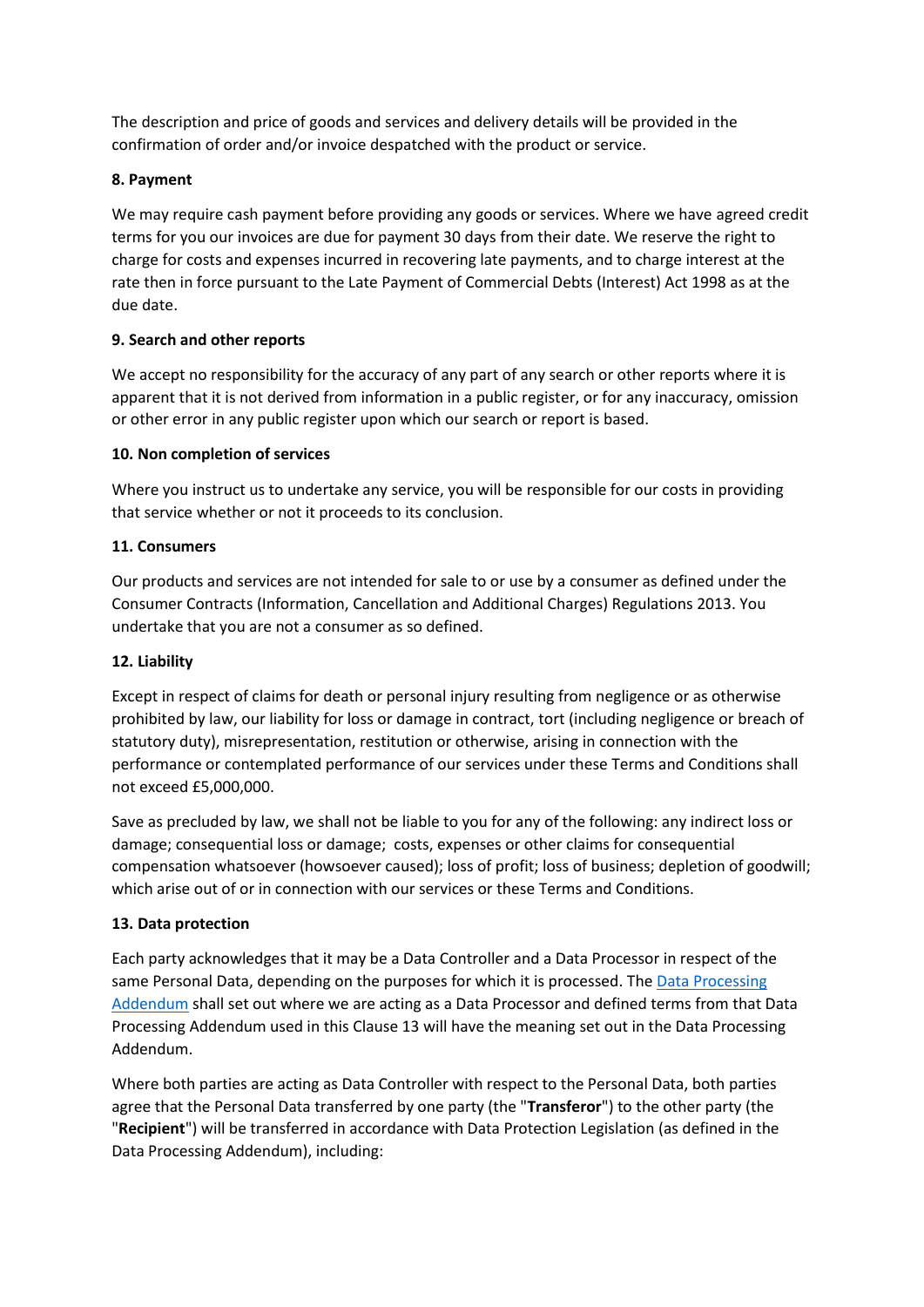- (a) by ensuring that all fair processing notices have been given to (and, as applicable, consents obtained from) the Data Subjects of that Personal Data to allow each party to use the Personal Data in the manner envisaged by these Standard Terms;
- (b) the Transferor is not subject to any prohibition or restriction which would prevent or restrict it from disclosing or transferring the Personal Data to the Recipient (or other parties, as applicable) in the manner contemplated by these Standard Terms; and
- (c) the Personal Data is accurate and up-to-date at the date it is shared under these Standard Terms.

Both parties further agree:

- (a) to implement and maintain throughout the term of these Standard Terms all appropriate technical and organisational measures against unauthorised, unlawful or unintended processing, use of, access to, or theft of the Personal Data and against loss or destruction of or damage to, the Personal Data (and such measures will, as a minimum, meet the requirements of Data Protection Legislation); and
- (b) to ensure that access to Personal Data held by it is limited to: (i) those individuals who need access to the Personal Data; (ii) such part or parts of the Personal Data as is necessary for the performance of those individuals' authorised duties; and (iii) those individuals who have received appropriate training to process the Personal Data in accordance with these Standard Terms.

#### **14. Due diligence**

In certain circumstances we are required by law to collect evidence of identity from our clients. If you fail to supply any due diligence which we request we will be unable to provide services to you.

# **15. Taxation**

You warrant that you will not utilise any of the services to evade paying true tax liabilities.

#### **16. Customer services**

If you are unhappy with any aspect of our service, please contact the Head of Marketing at Vistra (Scotland) Limited, 4th Floor, 115 George Street, Edinburgh, EH2 4JN. Any complaints will be dealt with sympathetically and we will work with you to reach a satisfactory conclusion.

# **17. Changes to Standard Terms**

We reserve the right to make changes to these Standard Terms from time to time.

# **18. Jurisdiction**

Contracts between us will be concluded in the English language and our relationship with you will be governed by the law of Scotland and will be subject to the exclusive jurisdiction of the Scottish courts.

**Vistra (Scotland) Limited 4th Floor 115 George Street Edinburgh EH2 4JN**